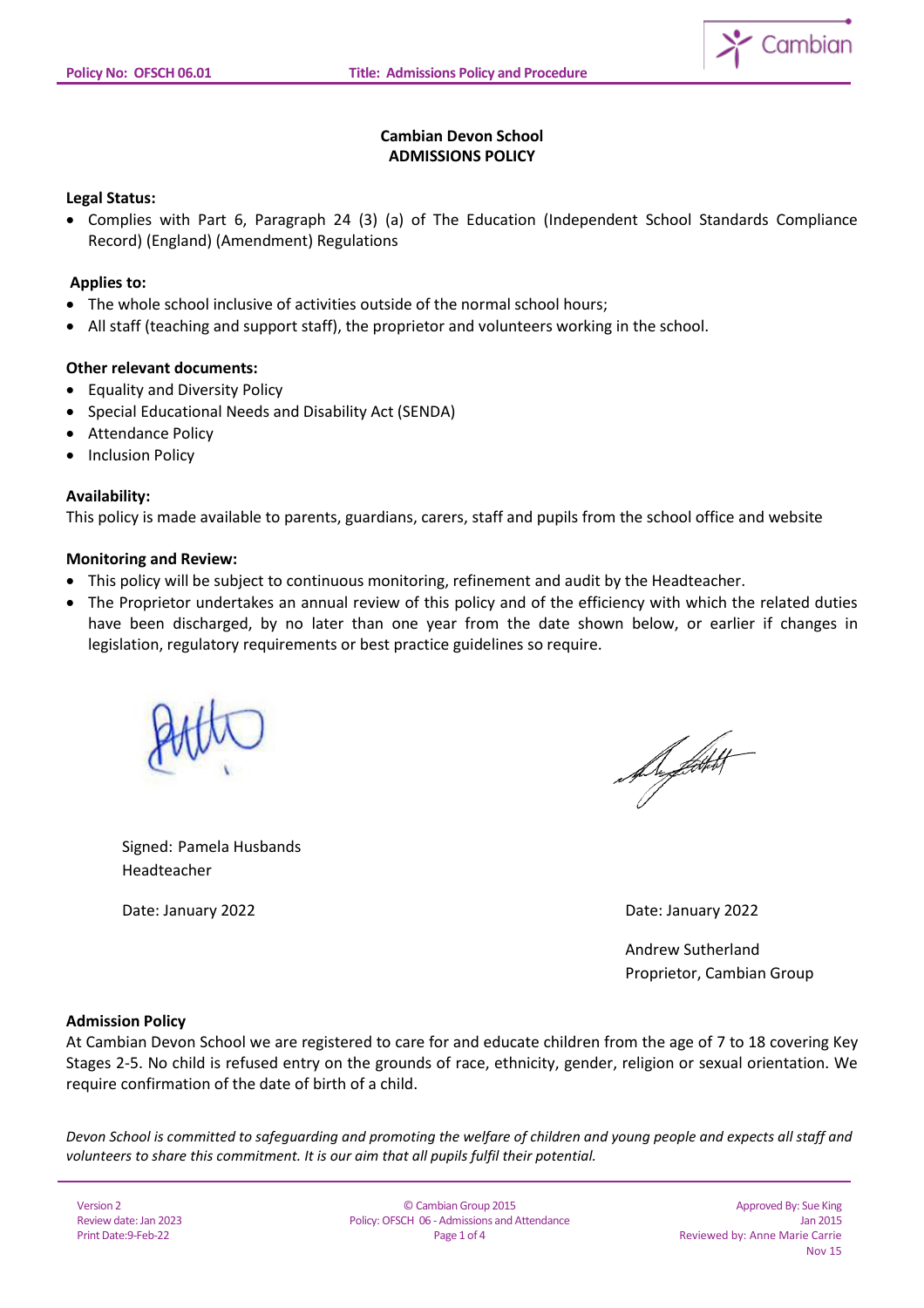

# **Pupil Profile**

Our school provides for those with emotional and social difficulties (ESD), as well as other needs or diagnoses, including mental health, ADHD, ADD, and other difficulties. Most of our children are referred to us and funded through the local authorities. Our age range may vary depending on specific cases; however most of our pupils will range between 7-19 years of age. Some of our children will have a Statement of Special Educational Needs or an Education Health Care Plan. Others may be undergoing assessment. Pupils enter our school via two routes, internal which are via our own care homes or external which are from Local Authorities

### **Internal – placement from a Cambian Children's Home**

Integral to the placement of a child in a Cambian Children's home is the provision of education. It is incumbent on us to ensure that the educational placement in being fit for purpose is bespoke to the needs of the child. The decision for a child to attend our school is as an outcome of a multi-disciplinary agreement whereby a transition plan is agreed. Fundamental to this process is the quality of communication from the time when the Commissioning Manager makes the initial contact with the care and education colleagues' right through to the child being admitted on to the school roll. High quality communication and transparency between the school and the children's home is essential to this process.

# **External – a referral is received from the Local Authority**

In line with the Special Education Needs Code of Practice a multi-disciplinary decision is reached whereby the child with parents and/or guardians and/or carers visits the school. If is it agreed that the school is, in principle, the most appropriate educational setting for the child then a transition plan is implemented. Parents or guardians/carers will also be asked to provide the school with any further information which they feel will enable us to provide their child with the best possible education. If agreed a place will be offered based on availability and in accordance with the *Code of Practice for Schools, Disability Discrimination Act 1995 Part 4* and Schedule 10 of the Equality Act 2010. For more details please see the *Prospectus and websit*e

### **Special Educational Needs**

Where a child who has a Statement of Special Educational Needs joins our school, we will always consult with parents/guardians/carers and, where appropriate, the Local Authority to ensure that the required curriculum is provided for as set out in either the *Statement* or the *Education, Health and Care Plan* (EHCP) including the full National Curriculum if this is specified. We will also co-operate with the Local Authority to ensure that relevant reviews, including the annual review, are carried out as required by regulation and best practice. The school will make reasonable adjustments to meet the needs of children with a statement of special educational needs. Any additional services that are needed to meet the requirements of the Statement or additional services such as dyslexic tuition will be subject to charge. This will be either directly to the parents/guardians/carers, or the Local Authority if they are responsible for the fees and our school is named in Part 4 of *The Statement* or the relevant section of the EHCP. Our school has a policy and procedures for children with *Special Educational Needs and Disabilities* (SEND) in line with the *SEN Code of Practice* (July 2014)

### **English as an Additional Language**

Our school will make provision for children who have English as an additional language, (EAL) in the assessment procedure. We do not regard children as having a 'learning difficulty' solely because the 'language or medium of communication of the home is different from the language in which he or she is or will be taught' (Education Act 1996, Section 312(1), (2) and (3). However, pupils for whom English is an additional language (EAL) will be provided with appropriate support provided they meet our School Academic criteria. They will be assessed to gauge the support that may be needed in order to ensure equal access to the curriculum along with all other aspects of life at our school. Our school has a policy and procedures for students requiring *English as an Additional Language* (EAL).

*Devon School is committed to safeguarding and promoting the welfare of children and young people and expects all staff and volunteers to share this commitment. It is our aim that all pupils fulfil their potential.*

Version 2 Review date: Jan 2023 Print Date:9-Feb-22

© Cambian Group 2015 Policy:OFSCH 06 - Admissions and Attendance Page 2 of 4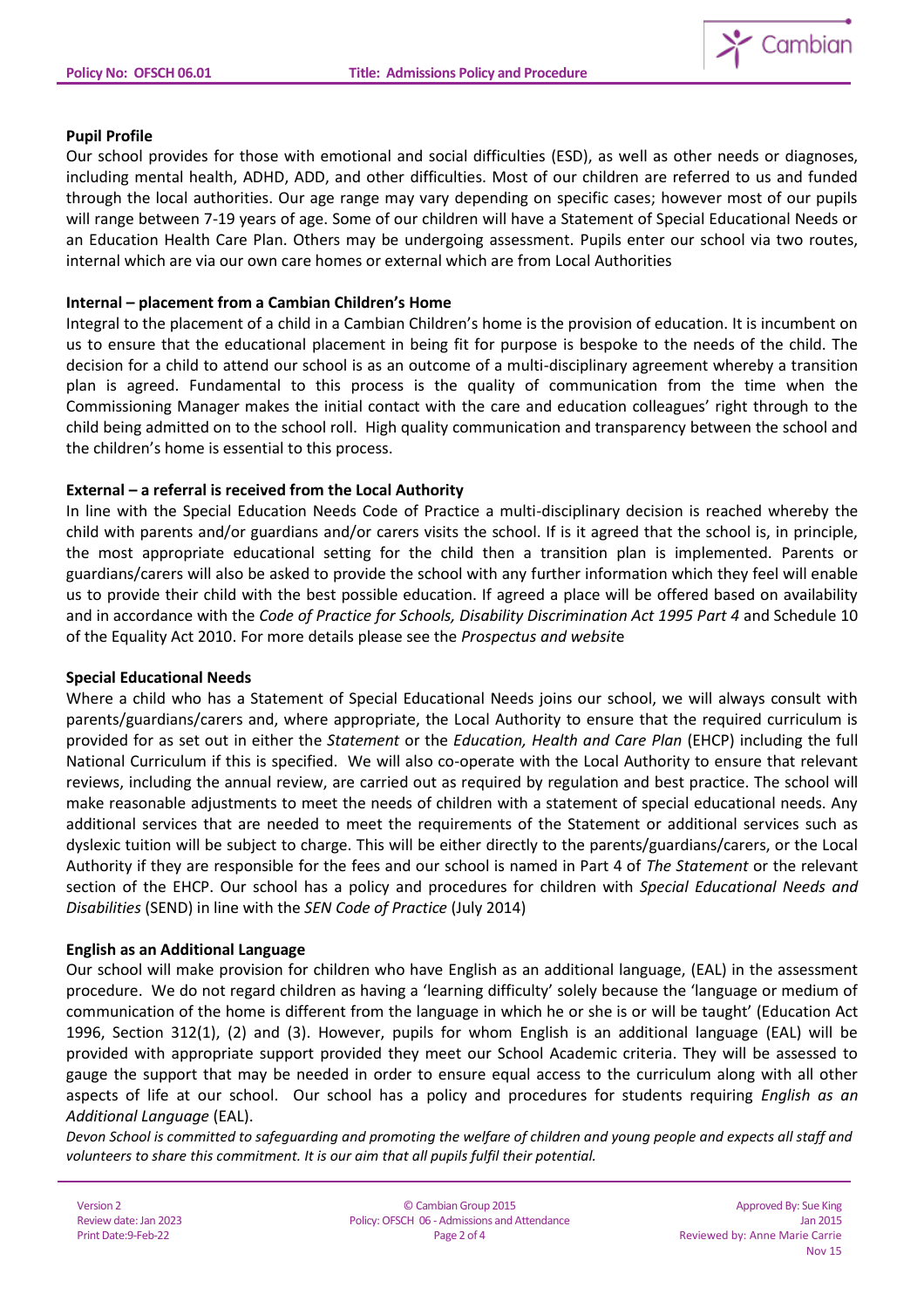

The Proprietor of the school is whose address for correspondence during both term-times and holidays is **Mr**.**Stephen Bradshaw, The Waterfront,** 4th floor, Waterfront, Chancellors road, Hammersmith, London, W6 9RU. The telephone number on which the proprietor may be contacted at all times is **01373812556/ 07860752704** and the email address is stephen.bradshaw@cambiangroup.com

# **Admissions Policy Appendix**

It should be recognised that the young person may be ambivalent at best about the school and that because of this they may well not take in all the information given – to this end, further information will need to be offered at a later date. Young people may be referred to Cambian Group at any time during the academic year in one of two ways:-

- Via Cambian Group
- Via a local authority

As much information as possible will be sought at the point of referral to inform assessment as to whether the referral is appropriate and as to whether the school is able to meet the needs of the young person. Information sought should include:

- young person's name;
- age and date of birth;
- gender;
- ethnic background, cultural needs, religious needs/persuasion;
- health needs & history;
- educational history, needs, current provision, support received & required including whether there is a statement of special educational needs proposed educational plan;
- risk issues, level of supervision required, establish if any history of self-harm/suicide, history of volatile and aggressive behaviour, child protection issues, risks presented by third parties;
- expectations and requirements sought by the placing authority to need the young person's needs;
- the name, address and telephone number of the young person's case accountable social worker (if applicable);
- the young person's legal status;
- the young person's and their family's social history;
- any special issues e.g., restriction of contact, child protection and
- criminal history (if any) and whether any existing criminal proceeding are outstanding.

The information provided will assist the Headteacher in his/her assessment as to whether a school placement is viable and appropriate. The Headteacher will consider whether the school has sufficient staffing in terms of number and experience to manage such admission both in terms of the individual young person's needs and respect of the potential impact that the admission may have on existing group dynamics. Should a referral be accepted for admission, the school will notify the company's finance department as soon as practically possible in order that the appropriate contract arrangements can be administered with the relevant placing authority. Measures of control, discipline & restraint and the requirement to search used by the school are made clear to the placing authority, the young person and parents/carer before the admission.

### **Admission**

The young person's details need to be entered into the admissions register and accompanying information filed. The young person will be shown around the school and introduced to the staff and other young people. An individual timetable will be discussed, taking into account of the young person's age, aptitude and ability. Initial assessments will be carried out within the first two weeks from admission and a copy of the results will be sent to

*Devon School is committed to safeguarding and promoting the welfare of children and young people and expects all staff and volunteers to share this commitment. It is our aim that all pupils fulfil their potential.*

Version 2 Review date: Jan 2023 Print Date:9-Feb-22

© Cambian Group 2015 Policy:OFSCH 06 - Admissions and Attendance Page 3 of 4